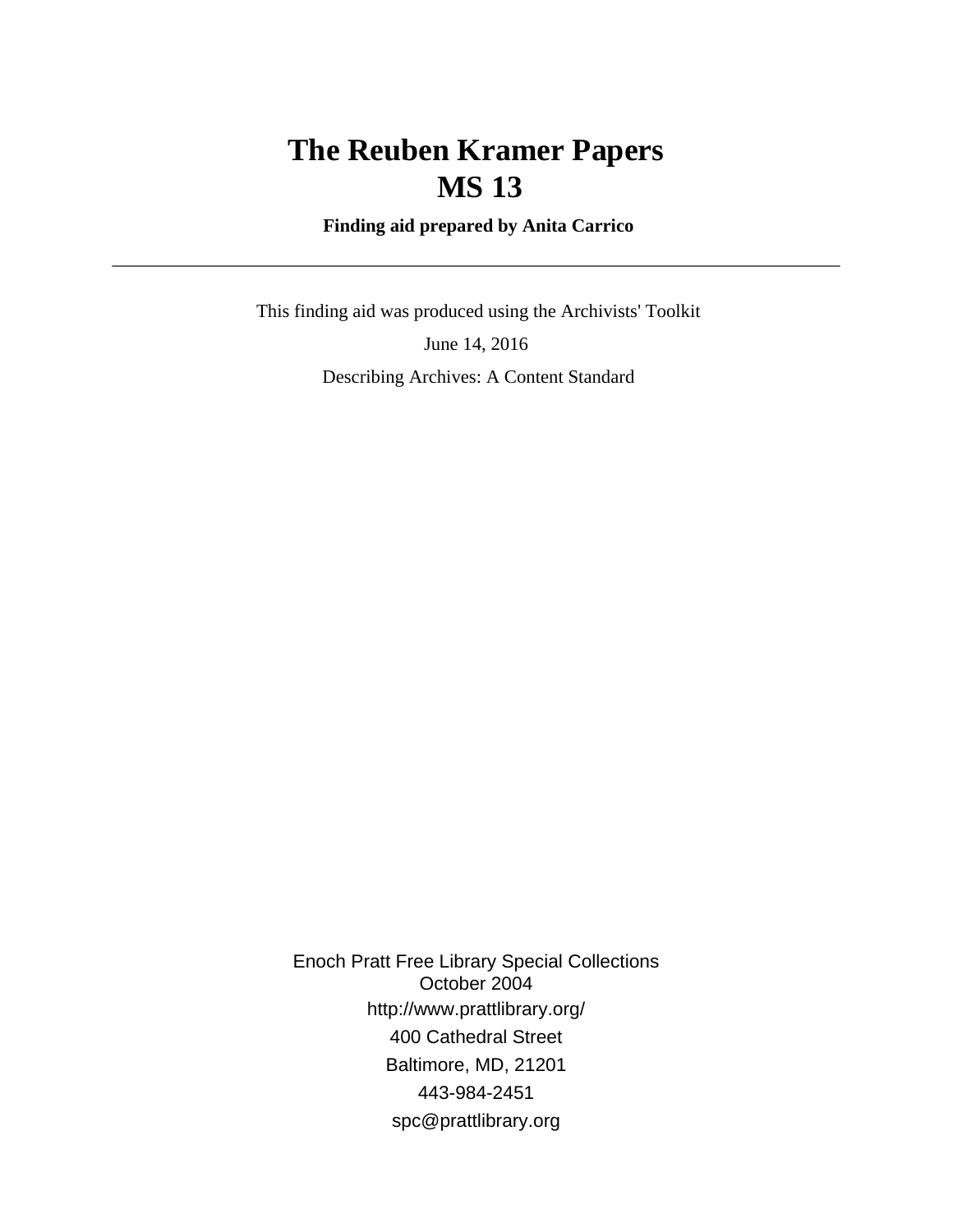# **Table of Contents**

 $\overline{\phantom{a}}$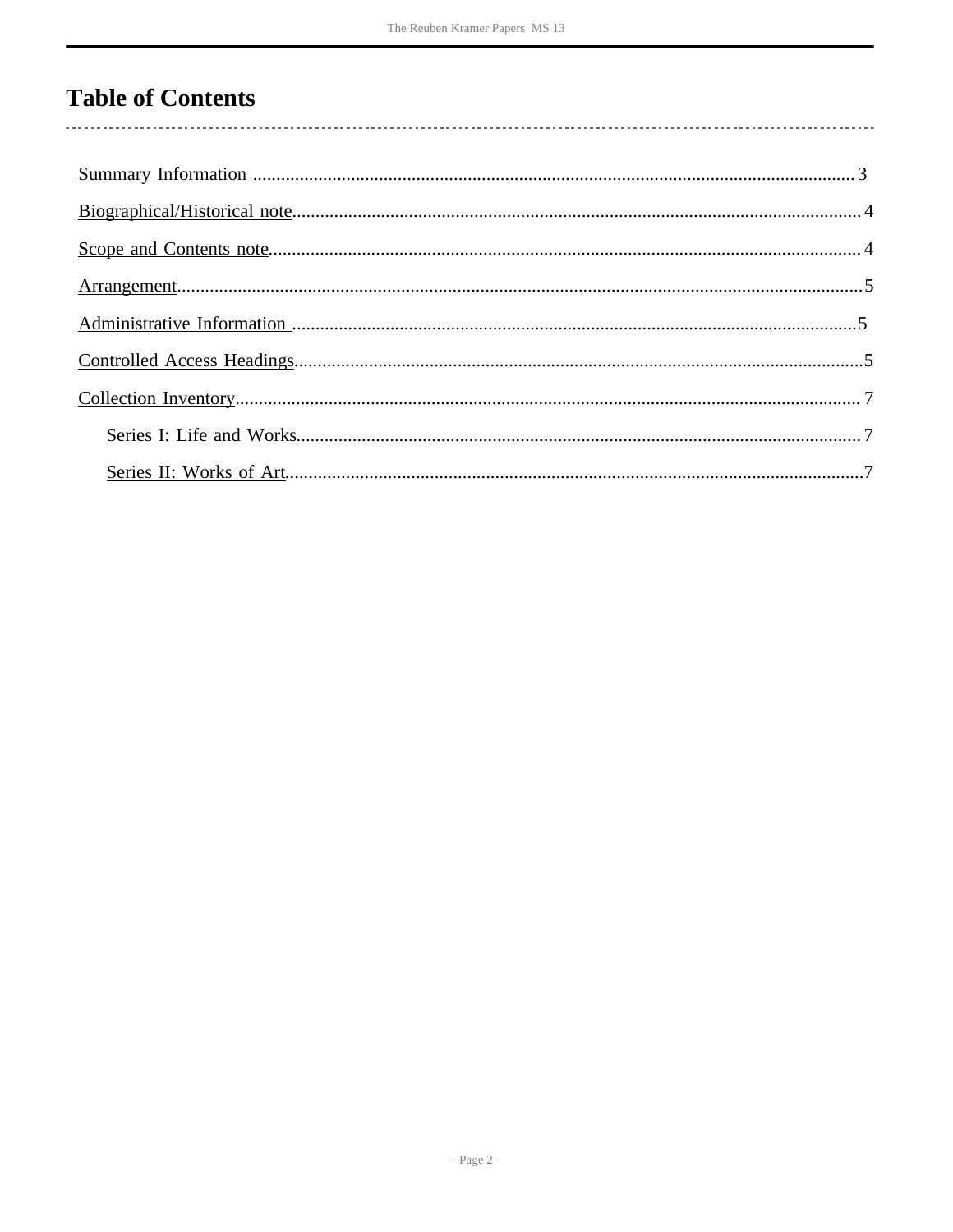# <span id="page-2-0"></span>**Summary Information**

| <b>Repository</b>      | <b>Enoch Pratt Free Library Special Collections</b>                                                                                                                                                                                                                                                                                                                                                                                                                                   |
|------------------------|---------------------------------------------------------------------------------------------------------------------------------------------------------------------------------------------------------------------------------------------------------------------------------------------------------------------------------------------------------------------------------------------------------------------------------------------------------------------------------------|
| <b>Creator - Donor</b> | Kramer, Reuben, 1909-1999                                                                                                                                                                                                                                                                                                                                                                                                                                                             |
| <b>Title</b>           | The Reuben Kramer Collection                                                                                                                                                                                                                                                                                                                                                                                                                                                          |
| Date [inclusive]       | 1925-1991                                                                                                                                                                                                                                                                                                                                                                                                                                                                             |
| <b>Extent</b>          | 12.0 Linear feet 9 boxes                                                                                                                                                                                                                                                                                                                                                                                                                                                              |
| Language               | English                                                                                                                                                                                                                                                                                                                                                                                                                                                                               |
| <b>Abstract</b>        | Reuben Kramer (1909-1999), was a prize-winning and internationally<br>recognized Baltimore artist known for his sculpture and drawings. This<br>collection largely consists of personal photographs, newspaper clippings,<br>letters, invitations and mementos of the artist's 50 years as a sculptor,<br>which he donated to the library from 1975 through 1991. The Enoch<br>Pratt Free Library has a small collection of his sculpture and pen and ink<br>drawings in the library. |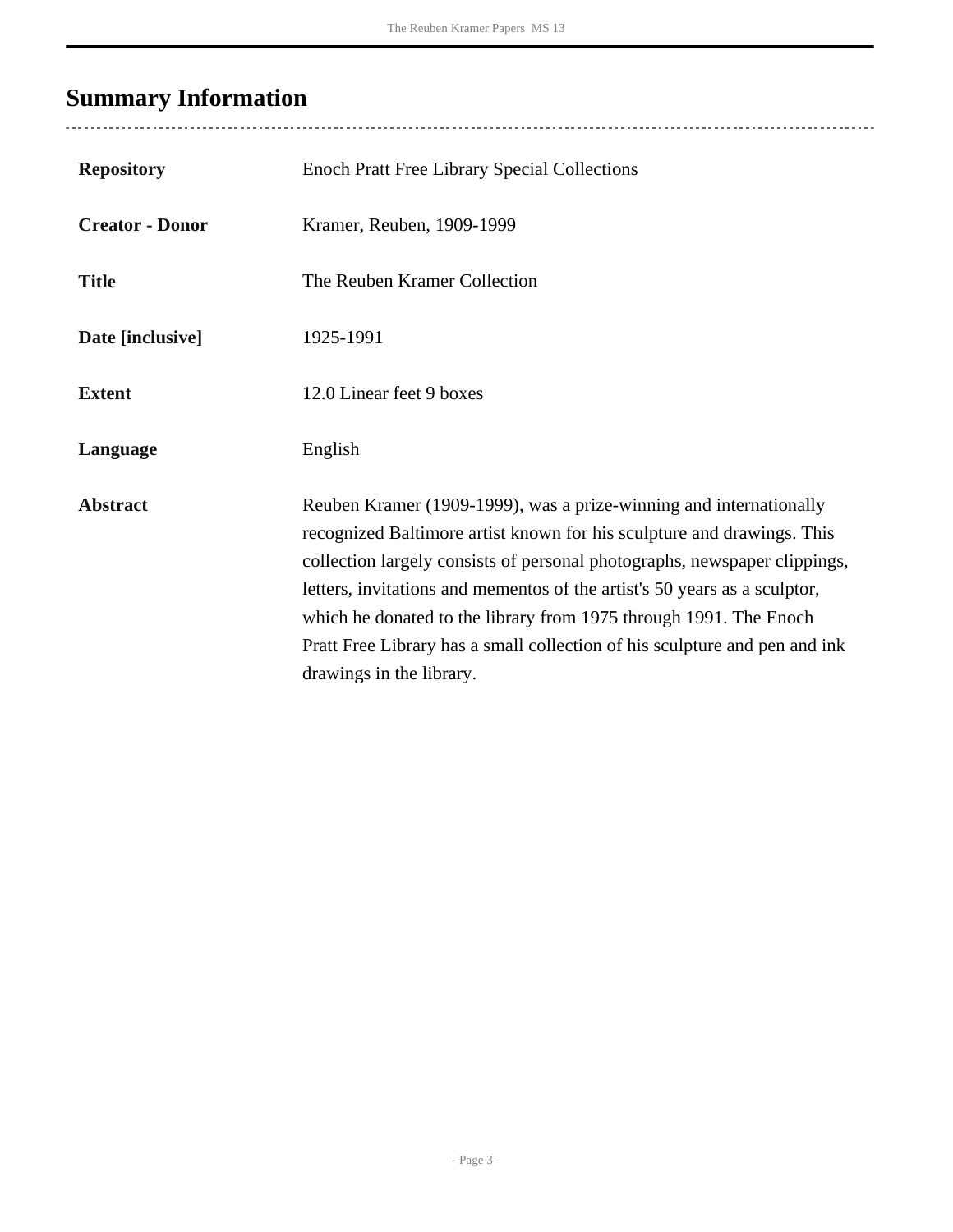## <span id="page-3-0"></span>**Biographical/Historical note**

Reuben Kramer (1909-1999) was born in East Baltimore. He was one of six children born to parents who emigrated from Russia to the United States in the 1890s. He was drawn to sculpting while in junior high school and this interest deepened much to the chagrin of his father who had chosen surgery as the profession for this son. He attended evening classes at the Maryland Institute and then enrolled as a fulltime student in the Rinehart School of Sculpture of the Institute in 1927. In the spring of 1931, Kramer won the Rinehart Traveling Scholarship and won it again in 1933. It was during those trips that Kramer visited Jacob Epstein in London, traveled throughout Europe and spent the summer studying in Paris at L'Academie de la Grande-Chaumiere, the school where Bourdelle taught. This influence resulted in his production of the huge "Dying Centaur" which won the coveted Prix de Rome in 1934 and he spent the next two years at the American Academy in Rome. Returning to Baltimore in autumn of 1936, his works were exhibited at the Grand Central Galleries in New York and at the Maryland Institute that winter.

Reuben Kramer spent the year 1937-38 in London working prodigiously and when he returned to Baltimore his London work was exhibited at the Baltimore Museum of Art. During the war years, 1042-1945, he was a draftsman with the Design and Development section of Army Ordinance at Aberdeen, MD. During those years he experimented with fashioning tools and jewelry. He married painter, Perna Krick in 1944. Together they founded the Baltimore Art Center for Children, the first licensed, desegregated art school in Maryland. He served as its director from 1944-1956. He won first prize in the All-Maryland Show in 1946 and grand prize in 1948. In 1964, he received a grant for sculpture from the National Institute of Arts and Letters and began to receive more commissions.

The majority of the mature works of Reuben Kramer were in bronze. His appreciation for working with clay and bronze and his love for the human figure resulted in many works of the human form and many portrait busts. Several of these are in the collection of the Enoch Pratt Free Library as are several of his pen and ink drawings.

Reuben Kramer died in 1999 at the age of 89. He left behind him a large body of work. In Baltimore, it includes several public art pieces, including a clay relief sculpture for the city's first public housing project, Frederick Douglass Homes, a head of Governor Theodore R. McKeldin installed in the State Office Building in Baltimore, as well as an 8 and 1/2 foot statue of Supreme Court Justice Thurgood Marshall, which stands in downtown Baltimore at the Garmatz Federal Courthouse on West Pratt Street.

## <span id="page-3-1"></span>**Scope and Contents note**

The Reuben Kramer collection ranges in date from 1925-1991, beginning with Reuben as a young sculptor at age 15. The archive contains correspondence, newspaper articles and photographs mounted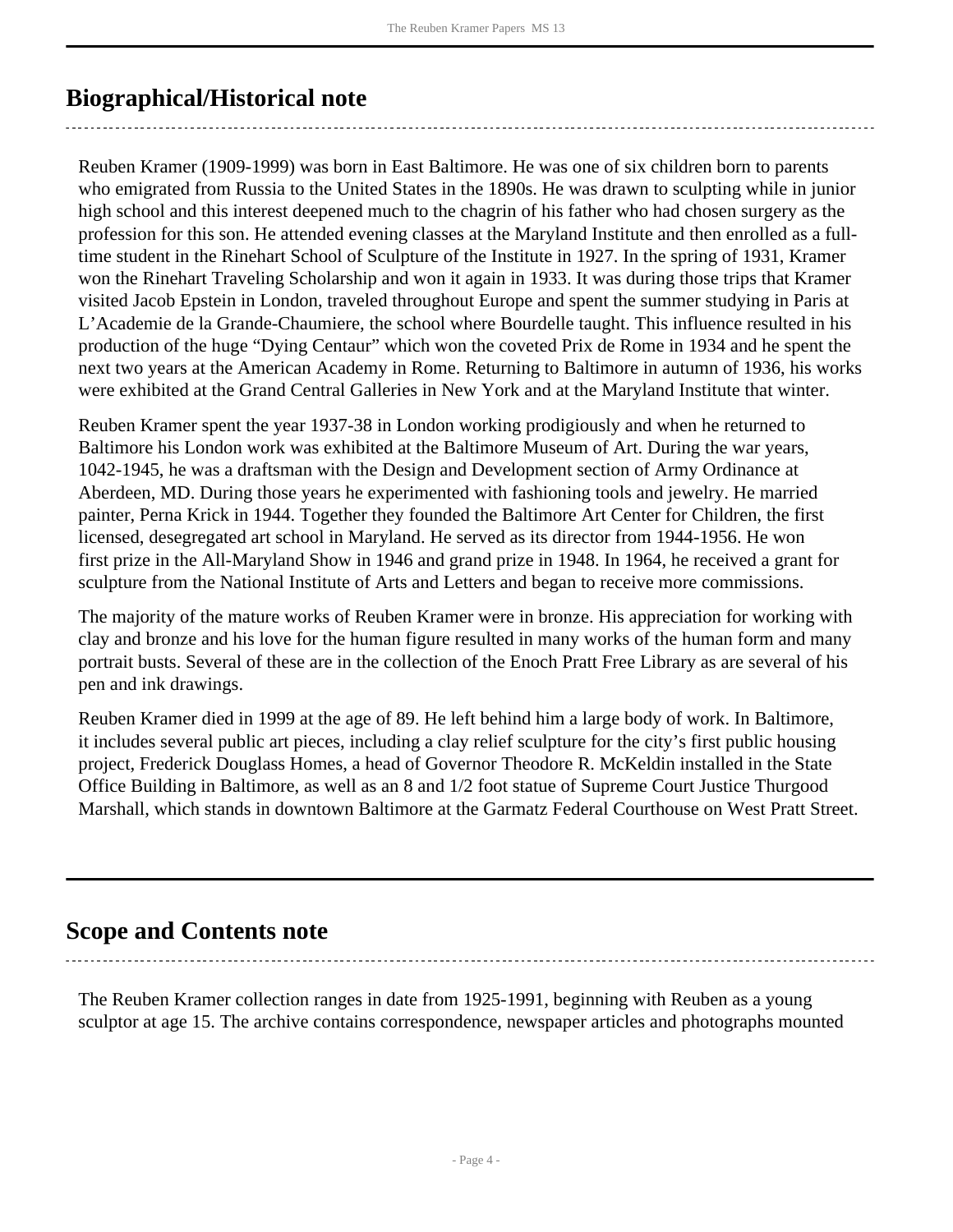on boards, placed in folders and boxed by him. The collection remains in the original format as it was presented to the Enoch Pratt Library in 1975 and as it was added to by Kramer through 1991.

### <span id="page-4-0"></span>**Arrangement**

The Reuben Kramer Papers consists of his Life and Works from 1925-1991. It includes the Prix de Rome, 1934-1936 and subsequent materials from his Life and Works from 1936-1991, which includes his donation to Pratt. Note that Boards 245, 247, 248, 249 missing. His Works of Art contain a bronze and two framed drawings.

## <span id="page-4-1"></span>**Administrative Information**

#### **Publication Information**

Enoch Pratt Free Library Special Collections October 2004

#### **Revision Description**

 Finding aid revised by Anita Carrico. Entered into Archivist's Toolkit by Joan M. Wolk, January 2015. 2009

#### **Conditions Governing Access**

Unrestricted, open by appointment.

#### **Immediate Source of Acquisition note**

Reuben Kramer donated his archives to the Enoch Pratt Free Library in July 1975. They consisted of meticulously prepared boards/leaves mounted with his personal photographs, newspaper clippings, letters, invitations and mementos of his 50 years as a sculptor. Mr. Kramer continued to add to the collection through 1991.

### <span id="page-4-2"></span>**Controlled Access Headings**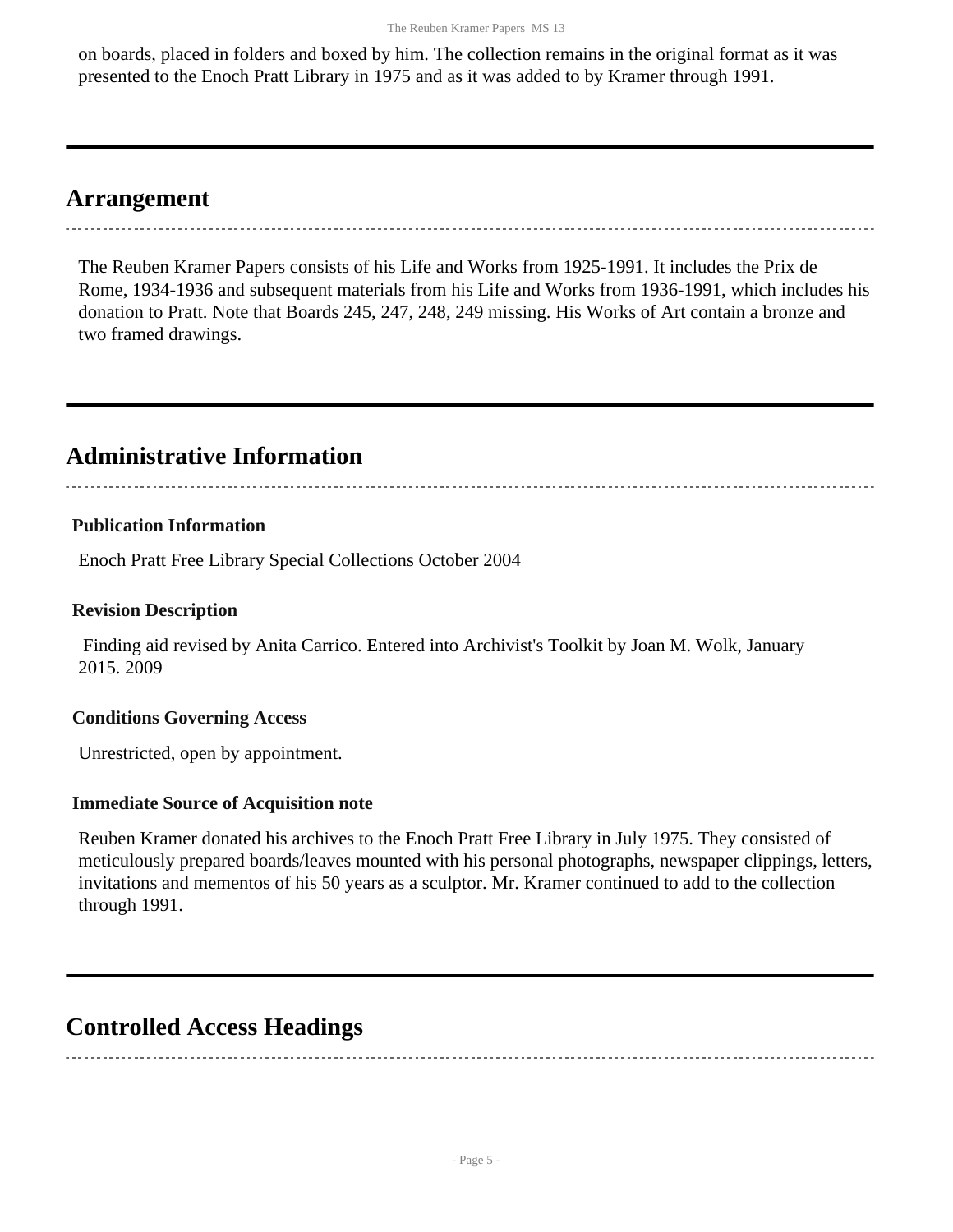#### **Corporate Name(s)**

- American Academy in Rome.
- Baltimore Art Center for Children.
- Baltimore Museum of Art.
- L'Academie de la Grande-Chaumiere.
- Maryland Institute.
- Prix de Rome.
- Rinehart School of Sculpture.
- Rinehart Traveling Scholarship.

#### **Genre(s)**

- Correspondence
- newspapers
- Pen drawing
- Sculpture
- statuary bronze

#### **Occupation(s)**

- Artists
- Sculptors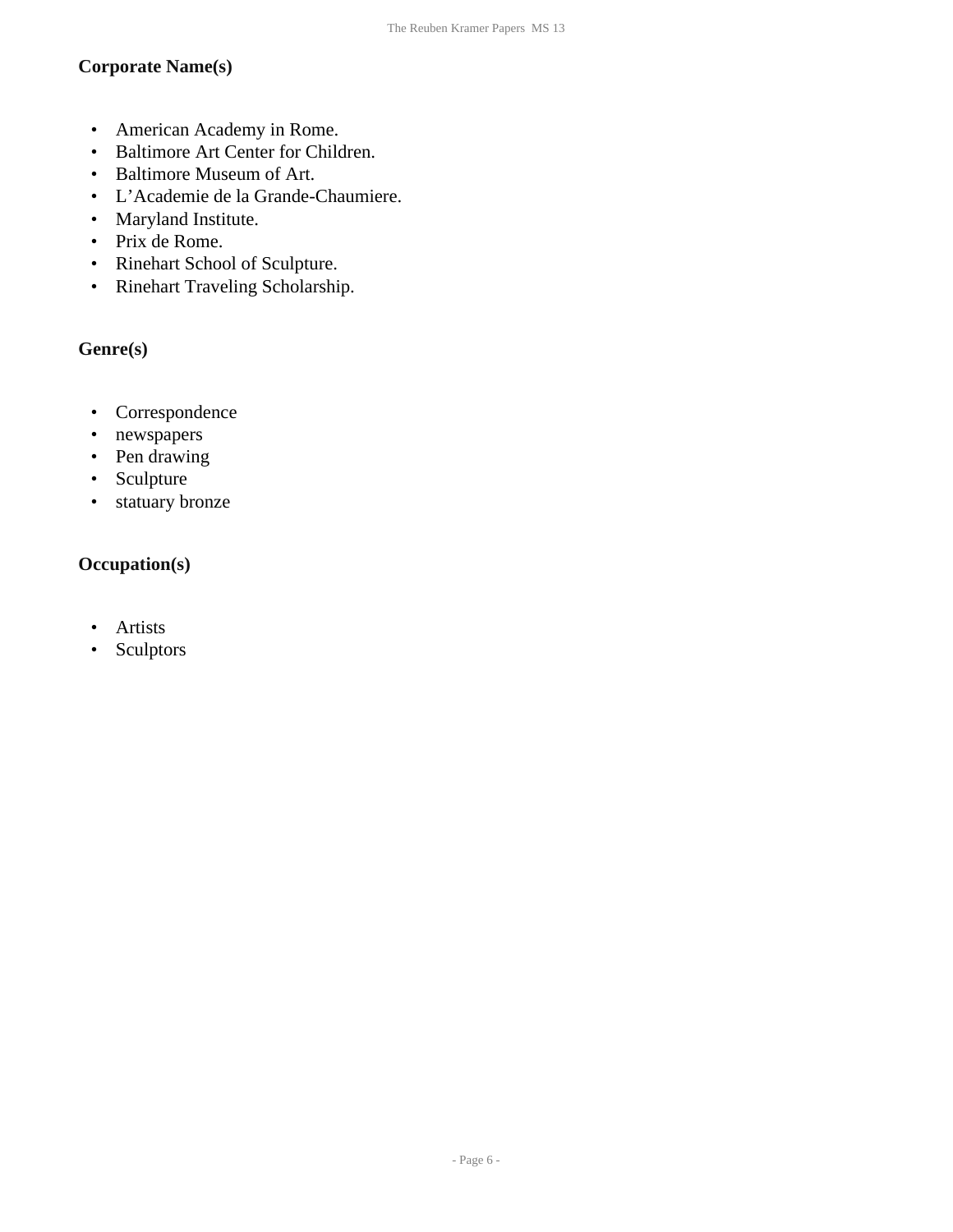# <span id="page-6-0"></span>**Collection Inventory**

<span id="page-6-1"></span>

| Series I: Life and Works 1925-1991 9 boxes                          |                | <b>Box</b>    |
|---------------------------------------------------------------------|----------------|---------------|
|                                                                     |                | $1-9$         |
| <b>Subseries 1: Student Work and Rinehart School 1925-1934</b>      | <b>Box</b>     | <b>Folder</b> |
|                                                                     |                | $1a/b-33$     |
| Subseries 2: Prix de Rome 1934-1936                                 | <b>Box</b>     | Folder        |
|                                                                     |                | $34 - 69$     |
| Subseries 3: Life and Works 1936-1951                               | <b>Box</b>     | <b>Folder</b> |
|                                                                     | 3              | 70-99         |
| Subseries 4: Life and Works 1952-1956                               | <b>Box</b>     | <b>Folder</b> |
|                                                                     | $\overline{4}$ | 100-129       |
| Subseries 5: Life and Works 1955-1963                               | <b>Box</b>     | Folder        |
|                                                                     | 5              | 130-159       |
| Subseries 6: Life and Works 1963-1969                               | <b>Box</b>     | Folder        |
|                                                                     | 6              | 160-189       |
| Subseries 7: Life and Works 1969-1974                               | <b>Box</b>     | Folder        |
|                                                                     | $\overline{7}$ | 190-216       |
| <b>Subseries 8: Life and Works and Donation to Pratt 1975-1978</b>  | <b>Box</b>     | Folder        |
|                                                                     |                | 217-240       |
| Subseries 9: Life and Works 1979-1991 Box 9, Folders 245, 247, 248, | <b>Box</b>     | <b>Folder</b> |
| 249 missing                                                         |                | 241-268       |
|                                                                     |                |               |
|                                                                     |                |               |

<span id="page-6-2"></span>**Series II: Works of Art** 

**Sculpture** 

**Room Shelf**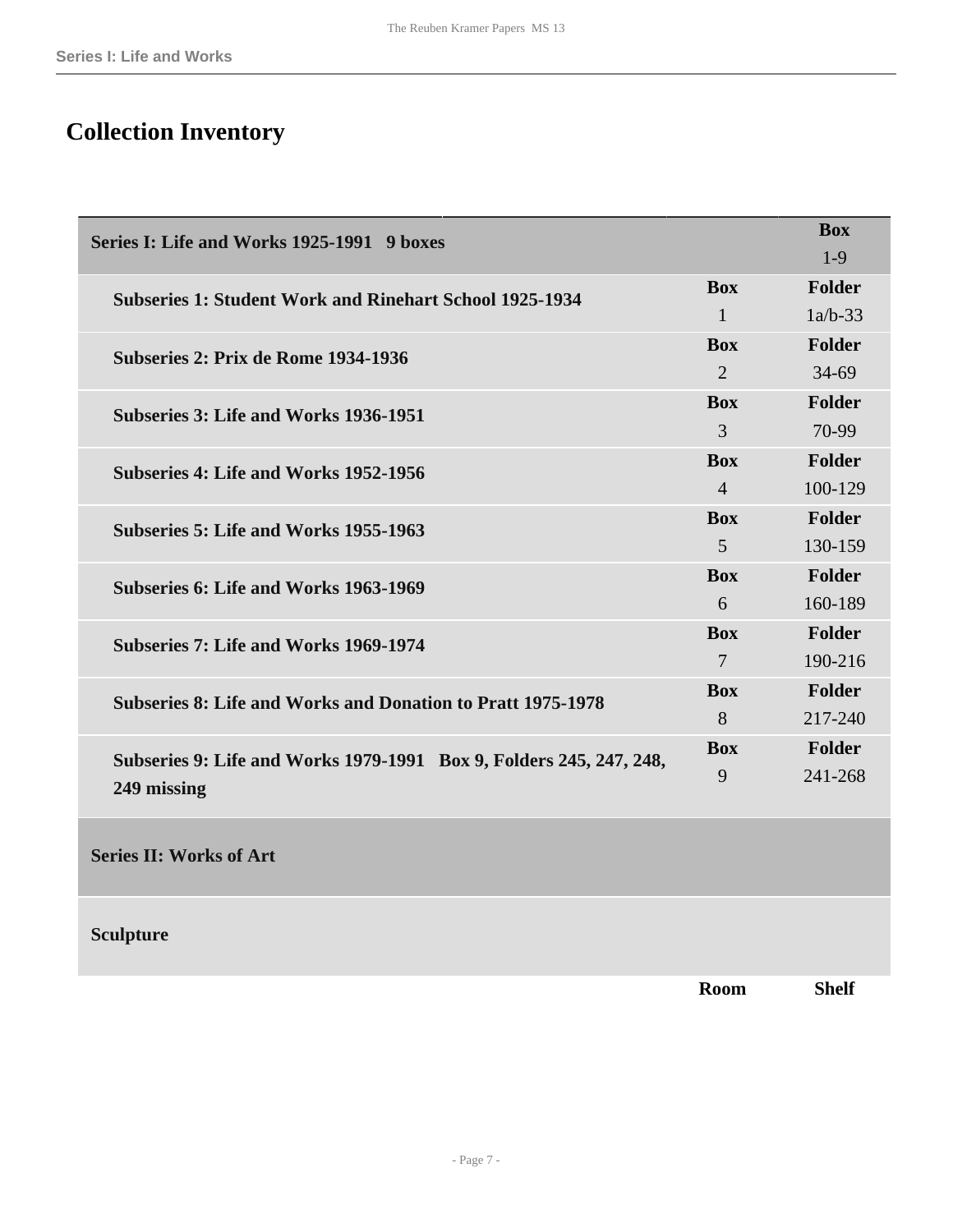| The Philosopher - Bronze                             | <b>SPC MSS</b><br>Room | X <sub>2</sub>       |
|------------------------------------------------------|------------------------|----------------------|
|                                                      |                        | <b>Room</b>          |
| Sam the Fish                                         |                        | Long-term<br>storage |
| Portrait Bust of Gerald Johnson made of white marble |                        | Long-term<br>storage |
| Thurgood Marshall                                    |                        | Long-term<br>storage |
| <b>Framed Drawings</b>                               |                        |                      |
|                                                      | Map-case               | <b>Drawer</b>        |
| Young Girl with Flowers                              | $\overline{4}$         | 63                   |
| <b>Assorted Flowers</b>                              | $\overline{4}$         | 63                   |
| The Scholar                                          | $\overline{4}$         | 63                   |
| Girl with Flowers                                    | $\overline{4}$         | 64                   |
| The Russian Rabbi                                    | $\overline{4}$         | 64                   |
| Joe the Vulture                                      | $\overline{4}$         | 64                   |
|                                                      |                        | Room                 |